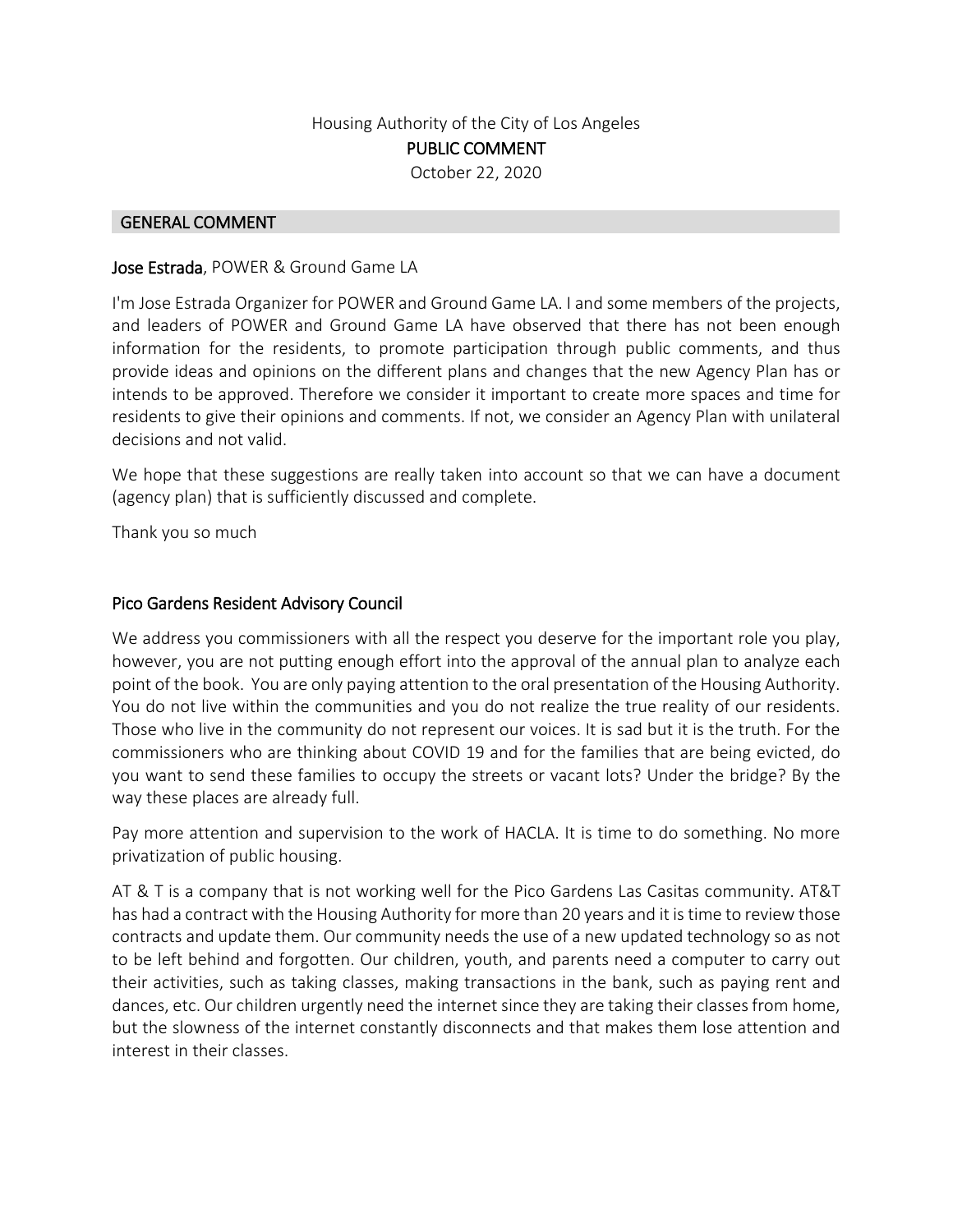### Rosa Pineda -Mar Vista Gardens

My comment is we want more explanations of the transfer of LOMOD Property that the housing agency will give to other corporations as will be their profit. We are interested in forming a different agency that handles cases of domestic violence and sexual harassment. We need professional people who understand the person who has been abused and abused in all aspects and use the funds correctly for the program granted by the federal government. I look forward to improving this program.

### Yolanda Centeno, Mar Vista Gardens

My name is Yolanda Centeno. I live in Mar Vista Gardens. I am supporting the formation of an independent committee of the Housing Authority on investigations of Sexual Assault and Domestic Violence and Trafficking where the people in the office are trained to conduct real investigations. The current detectives are not credible people to do this type of investigation because they cause people to be more harassed and more attacked. I hope you take seriously this issue of having professionals who are one hundred percent comfortable to do such research. It is your responsibility as part of the border to assert the voice of people who are victims.

### Billye Fairley, President

*Council of Housing Professionals- Administration*

Good day Commissioners,

For the last two months I have come to you with concerns involving not just CHPs A- Members but employees in general.

For the last two months I have presented you with verifiable information and for the last two months Management has come behind me and declared that I was being less than forthcoming.

It is unfortunate that I am not given the opportunity to rebut their statements. What is even more unfortunate is the fact that I feel there is a need for a rebuttal.

Today Commissioners, I would like to give you an update.

In August the concern expressed was the fact that vacant positions were held hostage while Management figures out the CCC. It appeared that Management was willing to sacrifice the staffing needed to process contracts that would provide low income families with housing during this pandemic.

As of today, Management has allowed the hiring of Eligibility Interviewers (EIs) but has not allowed the hiring of Management Clerks (MCs). MCs are needed to assist the EIs as well as the AHMs that process the contracts including the PBV which are a high priority at this time.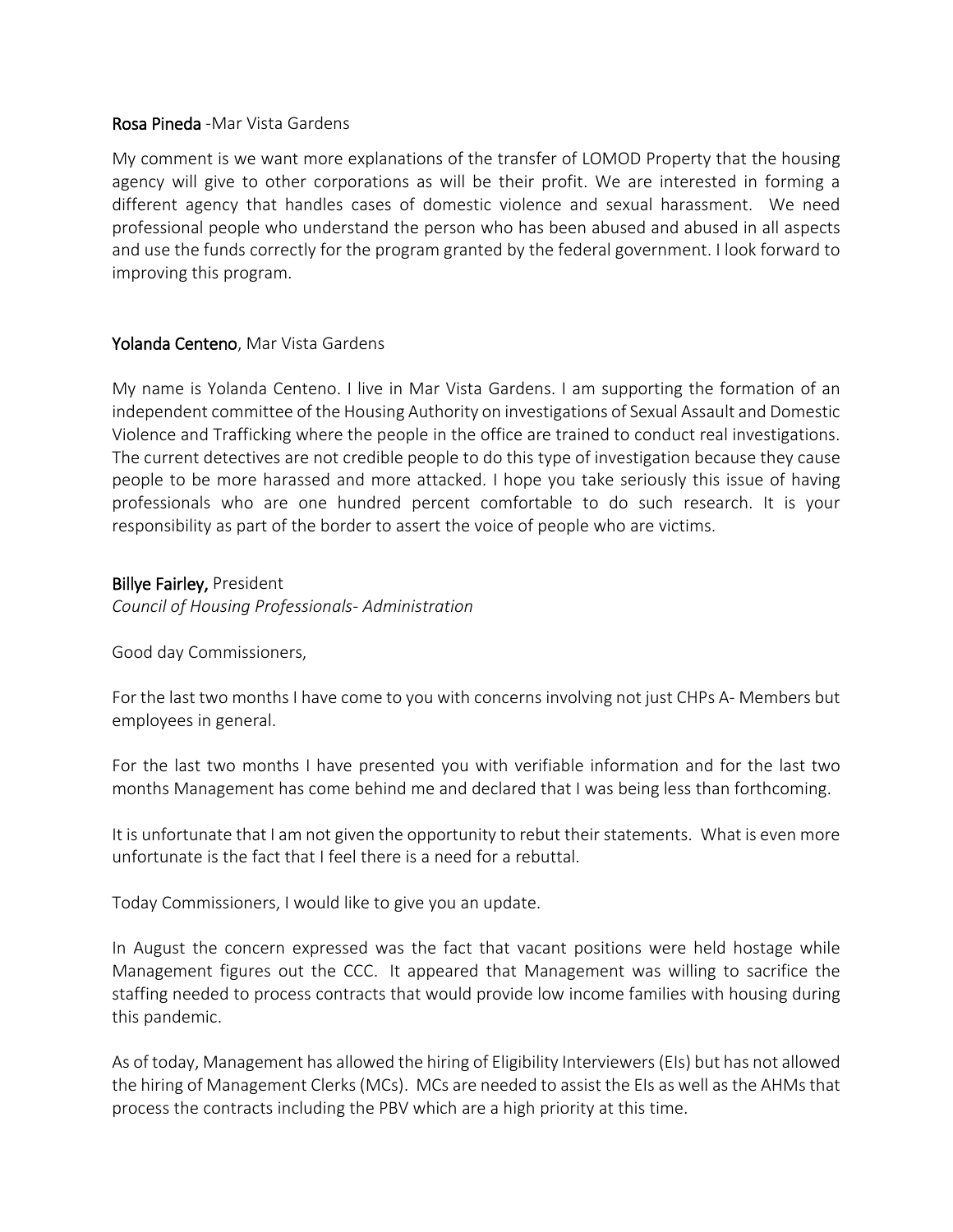In September we expressed concerns that Management wanted to take 4 QCAs for the CCC and leave 6 to process the workload in 8 departments. We also expressed that Management based this decision on numbers gathered during the pandemic. Numbers that would eventually increase as the pandemic wanes.

Last month I stated that we were bringing our concerns to you because the decisions were made without a meet and confer with any of the bargaining units. I stated that we had indeed met with Management but had come to no agreements.

In a rebuttal, Management stated that they had been meeting and working with the Unions and had decided to incorporate some of the suggestions given by the Union during our August 11 and September 8 meetings. This was news to us since we had not heard anything since the September 8 meeting.

Our next meeting was October 15 and we are scheduled to meet today, Thursday October 22, 2020. Although we are close to an agreement we are still concerned about not filling the QCA positions. From what I understand, Management is willing to revisit the matter as the workflow returns.

Commissioners, this is not to say that all is well, however, we are moving forward. I am not sure how much you had to do with the progress but I want to thank you for listening. I would also like to thank Commissioner De La Cruz for hearing us.

## Emma Cortez, Jordan Downs

Emma Cortez called regarding the Agency Plan process. She did not receive notification. She is against privatization and private management of the sites. She was unaware of the meetings that have happened at Jordan Downs and she would like for someone to keep her informed on the redevelopment meetings.

## Leticia Lopez

I would like for you to put something in place where if I die, someone else within my home will be able to keep the apartment. If I were to die, someone else that is currently living with me would be able to keep the apartment like one of my kids. I don't want my kids to be put out without a home if I die. I want you to add it to the rental contract or lease. Please add it to the contract.

## Daisy Vega, Mar Vista Gardens

# *RAC President, HARAC Representative, Organizer and Leader of POWER*

My public comment is to tell you that very few residents participated in the agency plan process. The decisions that you are making, they are too delicate and this can affect many people that have